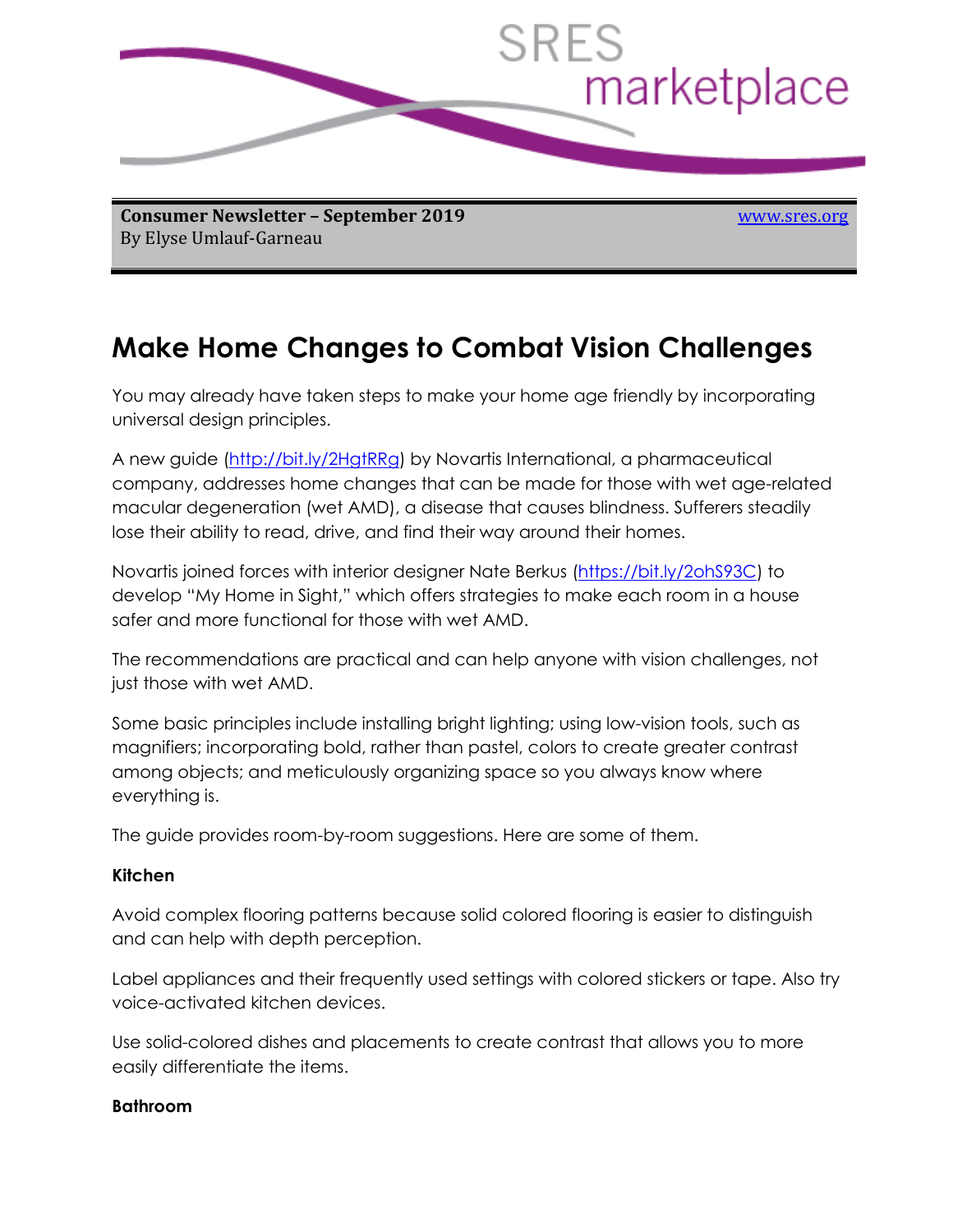Install a strip of high-contrast tape along the bathtub's edge to help you see where it begins and ends.

Use high contrast bathmats, towels, and other bathroom accessories to make those objects more easily seen.

Put shampoo, conditioner, other liquids in differently shaped bottles to you can differentiate them from one another by feel.

### **Bedroom**

Use high-contrast colors for bedding and high-contrast tape to highlight things like blinds, pulls, and door handles.

Group clothing by color and pre-assemble your outfits.

Use a talking clock or one with a large display.

The report also provides a list of resources and some suggested purchase, including:

- low-vision computer software
- smart home devices
- large-button telephones
- auto-on nightlights
- motion-sensing stair lights
- high-lumen light bulbs
- task lights
- under-the-cabinet LED lights in the kitchen
- adaptive cooking tools, such as audible liquid level indicators

## **Financial Topics Still Taboo**

Remember that concept about never talking politics, religion and money in polite society?

Well, it seems that Americans continue to remain extremely tight-lipped about money, according to a Harris Poll, "Financial Taboos Survey," ([https://bit.ly/2H94WPn\)](https://bit.ly/2H94WPn) conducted for TD Ameritrade.

It found that talk about money and personal finances are seen as more taboo than religion, politics or health issues.

The three financial topics Americans feel least comfortable talking about are student loan debt, childcare expenses, and living paycheck to paycheck. Discomfort about credit card debt and not having an emergency fund round out the top five taboo financial topics.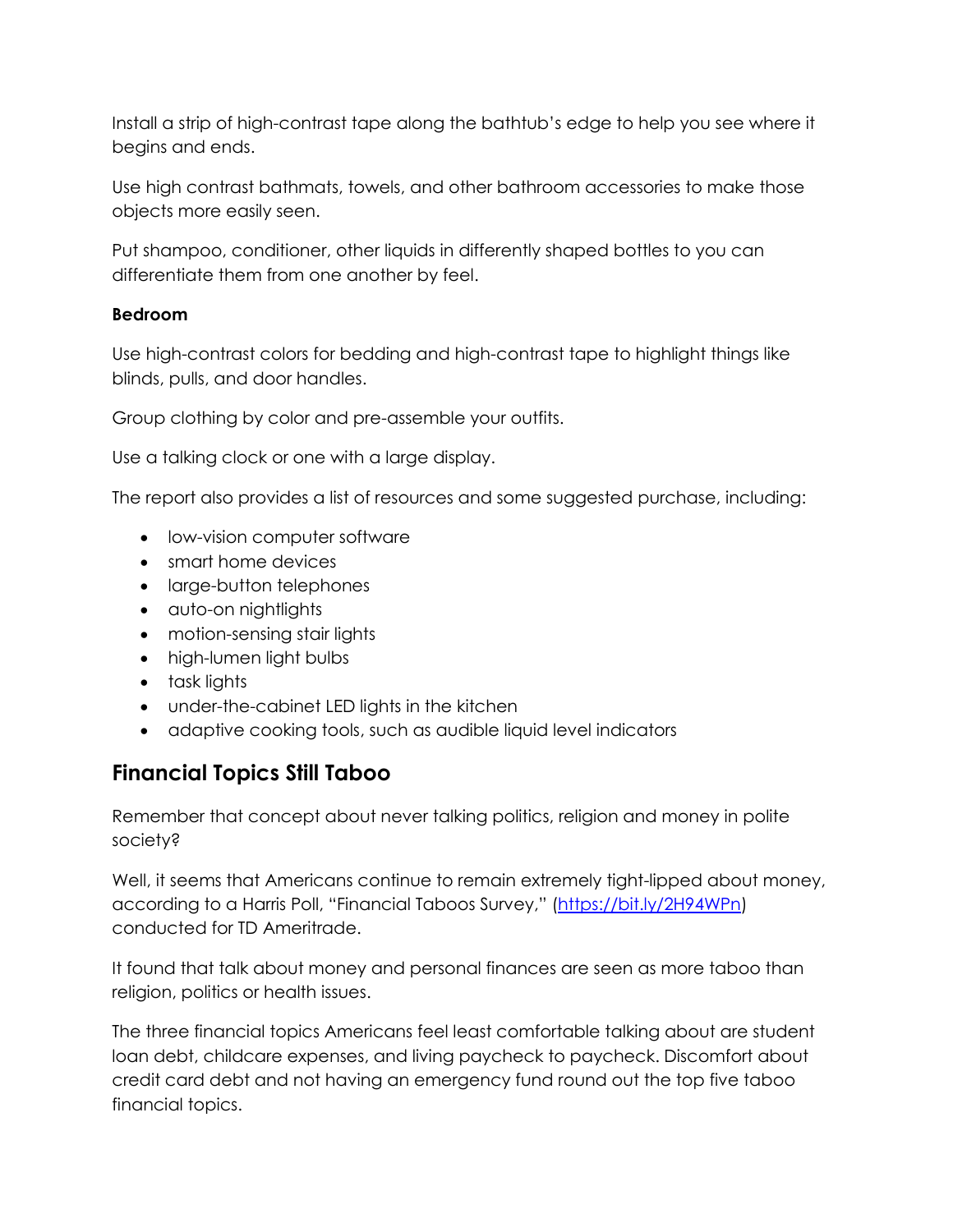That said, 51% of Americans think society would be healthier if people felt they could discuss personal finances more freely.

For 34% of baby boomers, the number one reason for not discussing personal finances is that they don't want to seem like they're bragging. Another 38% think it's impolite to discuss money in social settings.

Millennials – 23% of them-- on the other hand hold back on such topics because they're afraid of being perceived as a failure.

Perhaps the poll's most insightful information concerns the financial mistakes that people have made.

Three-quarters of Americans have made one mistake and the top five are:

- 1. Not investing in a 401(k)
- 2. Not having an emergency fund
- 3. Not contributing enough to a 401(k) to get the company match
- 4. Having a low credit score
- 5. Keeping financial secrets from spouse/partner

And the biggest takeaway may be understanding the cause of people's financial mistakes and trying to not make them.